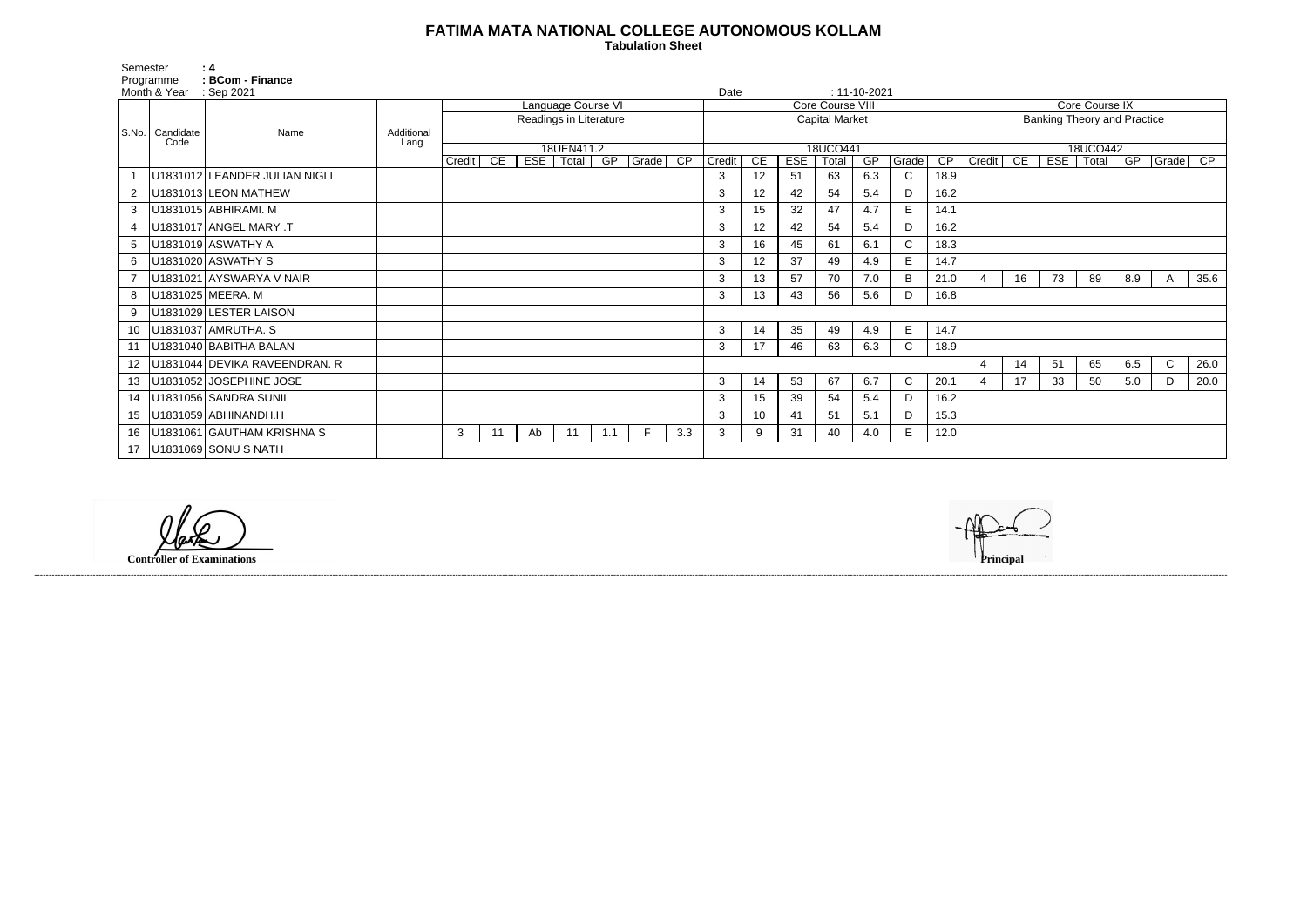| <b>Elective Course II</b> |    |            |       |     |             |                 |  |  |  |  |  |  |  |
|---------------------------|----|------------|-------|-----|-------------|-----------------|--|--|--|--|--|--|--|
| <b>Project Finance</b>    |    |            |       |     |             |                 |  |  |  |  |  |  |  |
| 18UCO461.1                |    |            |       |     |             |                 |  |  |  |  |  |  |  |
| Credit                    | CE | <b>ESE</b> | Total | GP  | Grade       | $\overline{CP}$ |  |  |  |  |  |  |  |
|                           |    |            |       |     |             |                 |  |  |  |  |  |  |  |
|                           |    |            |       |     |             |                 |  |  |  |  |  |  |  |
|                           |    |            |       |     |             |                 |  |  |  |  |  |  |  |
|                           |    |            |       |     |             |                 |  |  |  |  |  |  |  |
|                           |    |            |       |     |             |                 |  |  |  |  |  |  |  |
|                           |    |            |       |     |             |                 |  |  |  |  |  |  |  |
|                           |    |            |       |     |             |                 |  |  |  |  |  |  |  |
|                           |    |            |       |     |             |                 |  |  |  |  |  |  |  |
| 4                         | 15 | 45         | 60    | 6.0 | $\mathsf C$ | 24.0            |  |  |  |  |  |  |  |
|                           |    |            |       |     |             |                 |  |  |  |  |  |  |  |
| 4                         | 13 | 32         | 45    | 4.5 | E           | 18.0            |  |  |  |  |  |  |  |
|                           |    |            |       |     |             |                 |  |  |  |  |  |  |  |
| 4                         | 17 | Ab         | 17    | 1.7 | F           | 6.8             |  |  |  |  |  |  |  |
|                           |    |            |       |     |             |                 |  |  |  |  |  |  |  |
|                           |    |            |       |     |             |                 |  |  |  |  |  |  |  |
|                           |    |            |       |     |             |                 |  |  |  |  |  |  |  |

|         |                           |                               |                    | Core Course X               |                 |            |          |                 |              |                 |                                           | <b>Complementary Course IV</b> |                  |          |     |              |                        | <b>Elective Course II</b> |            |    |             |     |          |      |
|---------|---------------------------|-------------------------------|--------------------|-----------------------------|-----------------|------------|----------|-----------------|--------------|-----------------|-------------------------------------------|--------------------------------|------------------|----------|-----|--------------|------------------------|---------------------------|------------|----|-------------|-----|----------|------|
|         |                           |                               |                    | <b>Corporate Accounting</b> |                 |            |          |                 |              |                 | <b>Information Technology in Business</b> |                                |                  |          |     |              | <b>Project Finance</b> |                           |            |    |             |     |          |      |
|         | S.No.   Candidate<br>Code | Name                          | Additional<br>Lang |                             |                 |            |          |                 |              |                 |                                           |                                |                  |          |     |              |                        |                           |            |    |             |     |          |      |
|         |                           |                               |                    |                             |                 |            | 18UCO443 |                 |              |                 |                                           |                                |                  | 18UCO431 |     |              |                        |                           | 18UCO461.1 |    |             |     |          |      |
|         |                           |                               |                    | Credit                      | <b>CE</b>       | <b>ESE</b> | Total    | $\overline{GP}$ | Grade        | $\overline{CP}$ | Credit CE                                 |                                | ESE <sup>1</sup> | Total    | GP  | $ $ Grade    | $\overline{CP}$        | Credit                    | CE         |    | ESE   Total | GP  | Grade CP |      |
|         |                           | U1831012 LEANDER JULIAN NIGLI |                    | $\overline{4}$              | 14              | 64         | 78       | 7.8             | B            | 31.2            |                                           |                                |                  |          |     |              |                        |                           |            |    |             |     |          |      |
|         |                           | U1831013 LEON MATHEW          |                    | $\overline{4}$              | 14              | Ab         | 14       | 1.4             | F.           | 5.6             |                                           |                                |                  |          |     |              |                        |                           |            |    |             |     |          |      |
| 3       |                           | U1831015 ABHIRAMI. M          |                    | $\overline{4}$              | 16              | 30         | 46       | 4.6             | E            | 18.4            |                                           |                                |                  |          |     |              |                        |                           |            |    |             |     |          |      |
|         |                           | U1831017 ANGEL MARY .T        |                    |                             |                 |            |          |                 |              |                 | 3                                         | 15                             | Ab               | 15       | 1.5 |              | 4.5                    |                           |            |    |             |     |          |      |
| 5       |                           | U1831019 ASWATHY A            |                    |                             |                 |            |          |                 |              |                 |                                           |                                |                  |          |     |              |                        |                           |            |    |             |     |          |      |
|         |                           | U1831020 ASWATHY S            |                    |                             |                 |            |          |                 |              |                 |                                           |                                |                  |          |     |              |                        |                           |            |    |             |     |          |      |
|         |                           | U1831021 AYSWARYA V NAIR      |                    |                             |                 |            |          |                 |              |                 | 3                                         | 14                             | 68               | 82       | 8.2 | $\mathsf{A}$ | 24.6                   |                           |            |    |             |     |          |      |
| 8       |                           | U1831025 MEERA. M             |                    |                             |                 |            |          |                 |              |                 |                                           |                                |                  |          |     |              |                        |                           |            |    |             |     |          |      |
| 9       |                           | U1831029 LESTER LAISON        |                    | $\overline{4}$              | 15 <sub>1</sub> | 58         | 73       | 7.3             | B            | 29.2            |                                           |                                |                  |          |     |              |                        |                           |            |    |             |     |          |      |
| 10      |                           | U1831037 AMRUTHA. S           |                    | -4                          | 15 <sub>1</sub> | 43         | 58       | 5.8             | D            | 23.2            |                                           |                                |                  |          |     |              |                        | 4                         | 15         | 45 | 60          | 6.0 | C        | 24.0 |
|         |                           | U1831040 BABITHA BALAN        |                    |                             |                 |            |          |                 |              |                 |                                           |                                |                  |          |     |              |                        |                           |            |    |             |     |          |      |
| $12 \,$ |                           | U1831044 DEVIKA RAVEENDRAN. R |                    | $\overline{4}$              | 17              | 43         | 60       | 6.0             | $\mathsf{C}$ | 24.0            | 3                                         | 11                             | 48               | 59       | 5.9 | D            | 17.7                   | $\overline{4}$            | 13         | 32 | 45          | 4.5 | E        | 18.0 |
| 13      |                           | U1831052 JOSEPHINE JOSE       |                    |                             |                 |            |          |                 |              |                 | $\mathbf{3}$                              | 13                             | Ab               | 13       | 1.3 |              | 3.9                    |                           |            |    |             |     |          |      |
| 14      |                           | U1831056 SANDRA SUNIL         |                    |                             |                 |            |          |                 |              |                 | 3                                         | 14                             | 49               | 63       | 6.3 | C.           | 18.9                   |                           | 17         | Ab | 17          | 1.7 | E        | 6.8  |
| 15      |                           | U1831059 ABHINANDH.H          |                    |                             |                 |            |          |                 |              |                 |                                           |                                |                  |          |     |              |                        |                           |            |    |             |     |          |      |
| 16      |                           | U1831061 GAUTHAM KRISHNA S    |                    | -4                          | 15 <sub>1</sub> | 32         | 47       | 4.7             | E.           | 18.8            | 3                                         | 8                              | 45               | 53       | 5.3 | D            | 15.9                   |                           |            |    |             |     |          |      |
| 17      |                           | U1831069 SONU S NATH          |                    | 4                           | 16              | 55         | 71       | 7.1             | B            | 28.4            |                                           |                                |                  |          |     |              |                        |                           |            |    |             |     |          |      |

**Controller of Examinations** 

------------------------------------------------------------------------------------------------------------------------------------------------------------------------------------------------------------------------------------------------------------------------------------------------------------------------------------------------------------------------------------------------------------------------